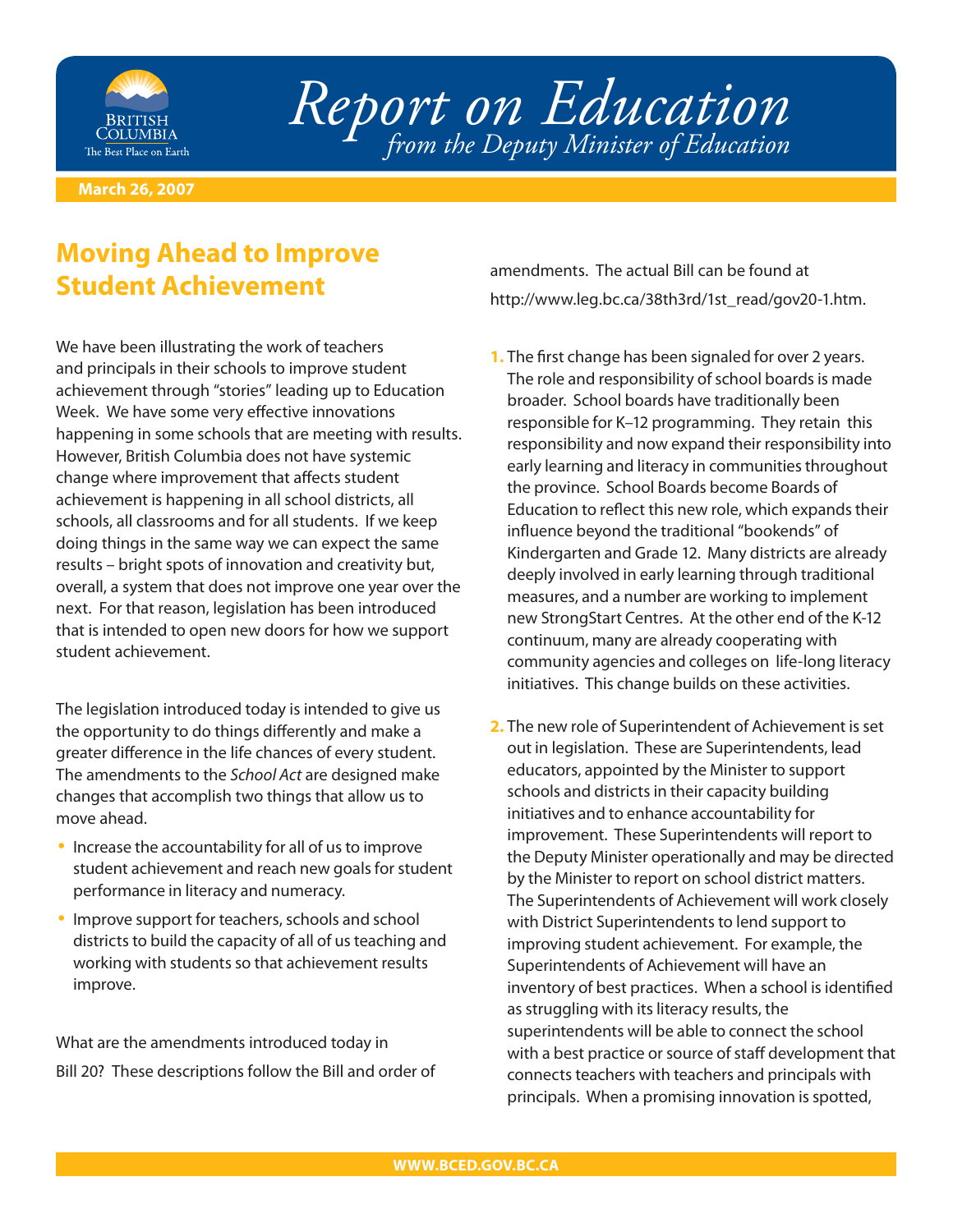the Superintendents can initiate some action research in that school to capture the innovation's promise for all in the province.

- **3.** The role of the District Superintendent is the subject of these amendments. District Superintendents have long been the lead educators monitoring student achievement. Now, for the first time, it is spelled out in legislation that the Superintendent is responsible to the Board of Education for learning and achievement in the school district. The Superintendent is required to report to the Board each year on student achievement within the district for the previous school year. Once approved by a Board, this report is provided to the Minister and it is made publicly available. These measures will assist superintendents on focusing on the main thing and setting the "distractors" aside.
- Accountability Contracts change as well under the **4.** amendments. First, they are renamed Achievement Contracts and include district specific goals for student performance and plans for student achievement, literacy and early learning. The deadline for Achievement Contracts will be July 15 of each year. This deadline will be facilitated by changes to the FSA program as outlined elsewhere in this report.
- **5.** The amendments provide parents with another avenue of appeal. Many concerns have been expressed that the principles of administrative law and natural justice have not been applied fully to appeals under Section 11 of the School Act. Once all processes have been exhausted at the classroom, school and district level including an appeal under Section 11 of the School Act, parents will be able to raise matters with a Superintendent of Achievement that they believe have not been fairly heard elsewhere. The Superintendent may dismiss the appeal or refer it to mediation or adjudication. The decision of the Superintendent of Achievement regarding referral is final. When referred, the decision of the adjudicator is final and cannot be in conflict with any other provision of the School Act. The adjudicator has a number of options. He or she can refer the decision back to a Board of Education with or

without instructions, can vary the decision or can uphold the decision of the Board.

- **6.** Boards of Education are required, each year, to develop a District Literacy Plan. The Ministry of Education is the lead ministry in government on improving literacy for all British Columbia citizens. In fact, British Columbia is the lead province in the Pan-Canadian Literacy Strategy developed by the Council of Ministers of Education, Canada. Boards of Education will have a key role in establishing Literacy Plans in all their communities through community development, facilitation and coordination. These plans will go beyond the traditional K-12 focus to include early learning and community literacy services for those at either end of the K-12 continuum. Boards of Education will be expected to broaden their focus and to work with all community parties with an interest in literacy to develop District Literacy Plans that will have impact on all community members.
- 7. The Minister, too, has new responsibilities. The Minister is empowered to provide administrative direction to Boards of Education. When administrative direction is given, a Board remains in place and can continue to exercise its powers but must take certain actions in specified ways. If, for example, a board is not aligning its resources to improve student achievement and build the capacity of its teachers and is not getting improving results, the Minister may direct that capacity building be initiated and that necessary resources are allocated to that area.

It was mentioned above that the new Achievement Contract will coordinate with some changes in the FSA program. More details on this will follow, but the changes that will be made include:

- The FSA administration date will be moved to an earlier point in the year.
- The individual FSA results will be available to parents and teachers by mid-May to facilitate discussions of student progress and pave the way for planning for